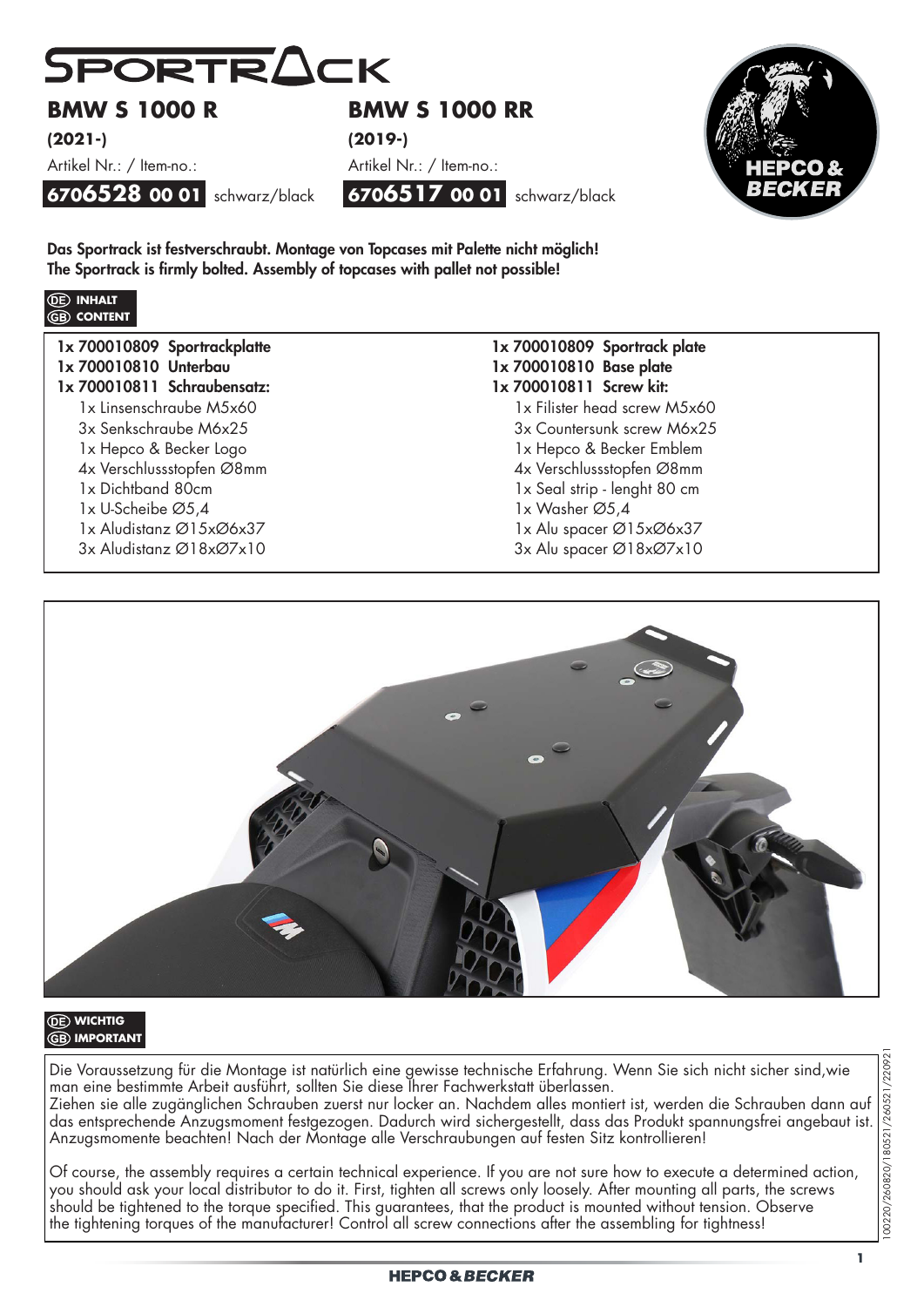## *<b>DE* BENÖTIGTE WERKZEUGE **TOOLS REQUIRED Set Ratsche/Ratchet** Verlängerung/extension

#### **VORBEREITUNG GB** PREPARING

Den Soziussitz entfernen und die 4 Gummipuffer auf der Rückseite entfernen, Soziussitz entfällt, Gummipuffer werden wiederverwendet. Die hintere Schraube unterhalb des Soziussitzes entfernen, diese entfällt.

Das Dichtband muss wie abgebildet auf der Unterseite der Sportrackplatte angebracht werden.

Hinweis: je nach Witterung dauert es bis zu 48h bis das Band seine volle Ausdehnung/Höhe erreicht.

Abhängig vom Abstand, zwischen Platte und Verkleidung muss das Dichtband entweder auf der Platte oder an den Flügeln angebracht werden.

Remove the pillion seat and remove the 4 rubber buffers on the back, pillion seat is not required, rubber buffers are reused. Remove the rear screw underneath the pillion seat, this is not necessary.

The seal strip must be applied to the bottom of the sportrack plate as shown.

Note: depending on weather conditions, it takes up to 48 hours for the seal strip to reach its full extension/height. Depending on distance, between plate and cladding, the sealing tape must be applied either to the panel or to the sashes.

### **(DE) MONTAGEANLEITUNG GB** MOUNTING INSTRUCTIONS

## Montage des Unterbaus am Motorrad:

Die 4 originalen Gummistopfen in die Rohrenden des Unterbaus fügen. Hinten erfolgt die Verschraubung in dem nun freien Gewinde mit der Linsenschraube M5x60 sowie U- Scheibe Ø5,4. Zwischen Lasche und Heck die Aludistanz Ø15xØ6x37 fügen. Vorne erfolgt die Montage auf die gleiche Weise wie die des Soziussitzes. Um ein sicheres Einrasten zu gewährleisten muss der Schlüssel in Endposition gedreht werden und der feste Sitz kontrolliert werden.

## Mounting of the base plate on the motorcycle:

Insert the original 4 rubber plugs into the pipe ends of the base plate. At the rear fix the base plate in the now free thread with filister head screw M5x60 and washer Ø5.4. Insert the alu spacer Ø15xØ6x37 between the bracket and the rear. In the front the mounting is done in the same way as for the pillion seat. In order to ensure a safe engagement, the key must be turned to the end position and the firm seat must be checked.





6706517 00 01